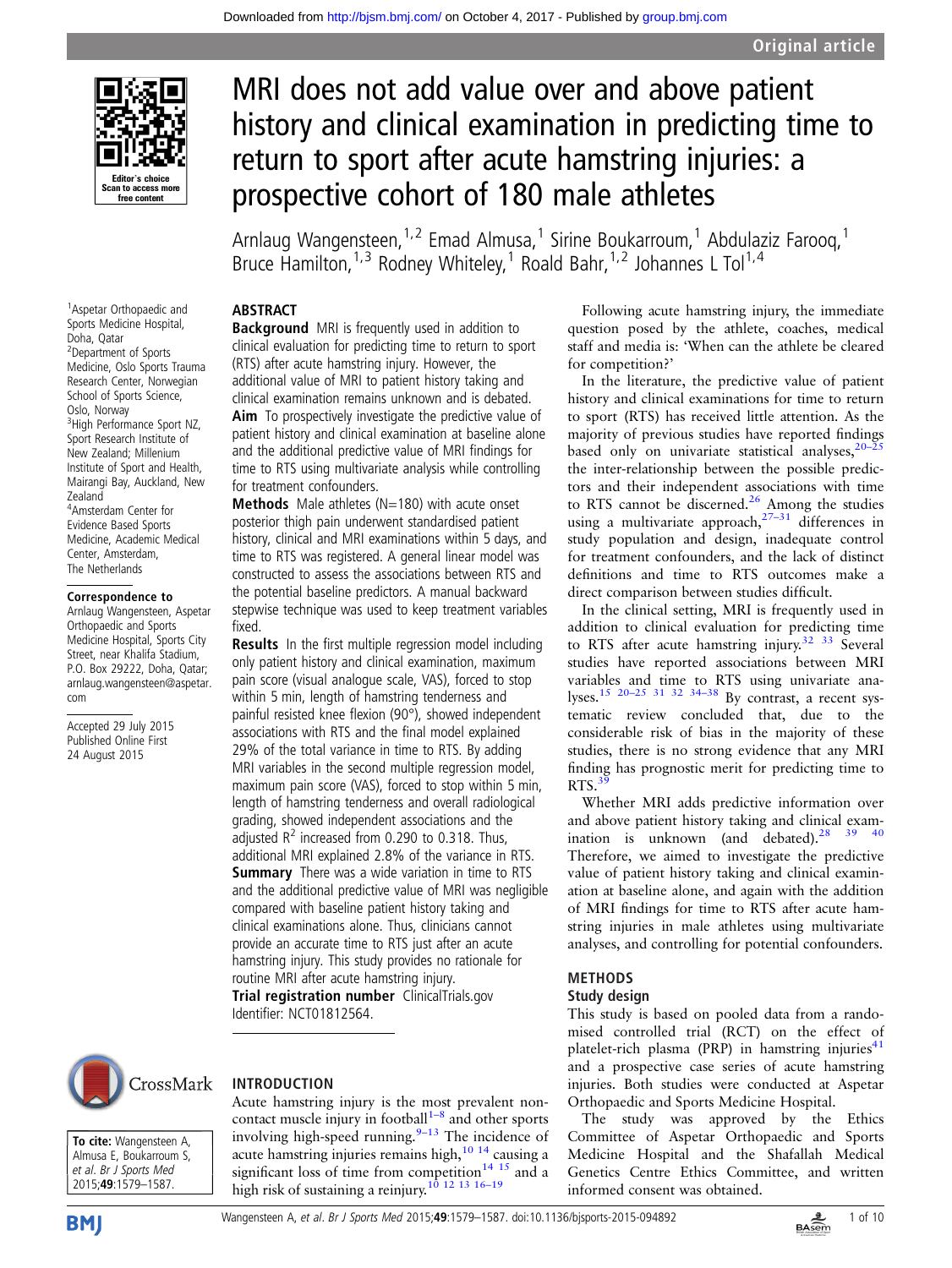#### **Participants**

To be eligible, athletes were required to meet the inclusion criteria presented in table 1. Eligibility was assessed and determined at the Outpatient Department by the treating sports medicine physician. Between January 2011 and June 2014, athletes were recruited consecutively from sporting clubs and federations in Qatar, mainly through the Qatar National Sports Medicine Program (to which the study centre provides sports medicine and orthopaedic services).

#### Baseline assessments

The treating sports medicine physician performed standardised patient history taking and clinical examination within 5 days after injury.

#### Patient history

By interviewing the athlete, we obtained information about: type of sport, maximal pain experienced at the onset of injury (using a visual analogue scale (VAS), where 0 reflected no pain and 10 reflected maximal pain), type of injury mechanism, occurrence during training or competition, forced to stop playing or training within 5 min at the onset of injury, a previous history of hamstring injury and previous low back pain.

#### Clinical examination

Clinical examination included hamstring range of motion (ROM) testing, manual muscle resistance testing, active slump test and palpation.

Pain with ROM testing was assessed with trunk flexion, the passive straight leg raise test and the active knee extension test. During a progressive trunk flexion from a standing position with knees extended towards the level of maximal flexion, the physician registered presence or absence of recognisable pain at

| Prospective case series                                                                                                                                                                                                                                                                                                                                                                                                                                                                                                  | <b>Randomised controlled trial</b>                                                                                                                                                                                                                                                                                                                                                                                                                                                                                                                                                                                                                                                                                                                                                                                                                                                                                                                            |
|--------------------------------------------------------------------------------------------------------------------------------------------------------------------------------------------------------------------------------------------------------------------------------------------------------------------------------------------------------------------------------------------------------------------------------------------------------------------------------------------------------------------------|---------------------------------------------------------------------------------------------------------------------------------------------------------------------------------------------------------------------------------------------------------------------------------------------------------------------------------------------------------------------------------------------------------------------------------------------------------------------------------------------------------------------------------------------------------------------------------------------------------------------------------------------------------------------------------------------------------------------------------------------------------------------------------------------------------------------------------------------------------------------------------------------------------------------------------------------------------------|
| Inclusion criteria<br>Male athletes<br>Age 18-50 years<br>Acute onset of posterior thigh pain<br>▶<br>when training or competing $\leq$ 5 days<br>after injury<br>Clinical diagnosis $\leq$ 5 days after<br>injury<br>MRI performed $\leq$ 5 days from injury<br>Available for follow-up<br>Exclusion criteria<br>Reinjury $\leq$ 2 months after RTS <sup>2</sup><br>Chronic hamstring complaints<br>▶<br>$>2$ months<br>Grade 3 hamstring tear<br><b>Contraindications to MRI</b><br>Already included with prior injury | Inclusion criteria<br>Male gender<br>Age 18-50 years<br>▶<br>Acute onset of posterior thigh pain<br>$\blacktriangleright$<br>Presenting and MRI within 5 days<br>$\blacktriangleright$<br>from injury<br>$\triangleright$ MRI confirmed grade 1 or 2<br>hamstring lesion<br>Able to perform five sessions of<br>►<br>physiotherapy a week at our clinic<br>Available for follow-up<br>▶<br>Exclusion criteria<br>• Contraindication to MRI<br>Reinjury $\leq$ 2 months after RTS <sup>2</sup> or<br>ь.<br>chronic hamstring injury<br>$>2$ months<br>$\triangleright$ Other concurrent injury inhibiting<br>rehabilitation<br>$\blacktriangleright$ Unwilling to comply with<br>follow-up<br>Needle phobia<br>▶.<br>Overlying skin infection<br>$\blacktriangleright$<br>Diabetes, immune-compromised<br>$\blacktriangleright$<br>state<br>$\blacktriangleright$ Medication with increasing<br>bleeding risk<br>Medical contraindication to<br>ь<br>injection |

the injury site. For the passive straight leg raise test, the athlete was supine and the physician raised the athlete's leg with extended knee until the first point of reported stretch or pain at the site of injury, $31 \t{24}$  and absence or presence of pain was noted. Active knee extension ROM was performed with the athlete supine and 90° hip flexion of the tested leg, while the other leg remained flat on the examination table.<sup>[31](#page-8-0)</sup> <sup>42</sup> The physician instructed the athlete to gradually extend his knee to the point of resistance to further extension, or the onset of pain at the site of the injury, and registered presence or absence of pain.

Manual muscle resistance was examined with the athlete lying supine. Painful resisted knee flexion with 90° hip and knee flexion was examined with the physician's hand against the posterior heel, asking the athlete to actively contract the hamstring muscles while performing isometric knee flexion with maximum force. Pain was registered as yes or no. Painful resisted hip extension with 30° hip and knee flexion was examined with the physician's hand against the posterior heel, asking the athlete to actively contract the hamstring muscles while performing an isometric knee flexion with maximum force. Pain was registered as yes or no.

The active slump test was included to assess the mobility of pain-sensitive neuromeningeal structures, suggested as a potential source of pain in the posterior thigh presenting after acute hamstring injuries<sup>43</sup> <sup>44</sup> and previously used in other relevant studies. $30\overline{31}$  The test was examined with the athlete seated with hands behind his back while maintaining a neutral spine position. We asked the athlete to tuck the chin towards the chest and to slump, bringing the shoulders towards the hips with full cervical, thoracic and lumbar flexion. Then we asked the athlete to perform a full active dorsiflexion of the foot of the injured leg and thereby actively extend the knee until a stretch or pain was felt in the hamstring muscle due to the original pain. The athlete was then asked to extend his neck to a neutral position and describe the change in sensation that occurred in the hamstring muscle. The test was considered positive if the athlete's original hamstring pain was decreased and then reproduced with cervical flexion.

Length and width of the region of tenderness ( palpation pain) was examined with the patient prone. We identified the origin of the hamstring muscles on the ischial tuberosity and palpated the complete posterior thigh starting from the hamstring origin at the ischial tuberosity, and moving continuously inferiorly to the hamstring muscle insertions, as described by Askling et al.<sup>[24](#page-8-0)</sup> Using a ruler, we measured the longitudinal cranial-to-caudal length and the medial-to-lateral width (cm) of the tender area. Throughout the study period, 19 physicians, all with a minimum 5 years of sports medicine experience, performed the baseline assessments.

#### MRI examination

MRI was performed using the same protocol as previously described. $45$  With the athlete lying supine, we obtained images of the injured hamstring muscle from the ischial tuberosity to the knee, using a 1.5 Tesla magnet system (Magnetom Expert, Siemens, Erlangen, Germany) with a body matrix coil. We attached a vitamin E capsule to the athlete's posterior thigh corresponding with the point of maximal tenderness indicated by the athlete. Coronal and axial proton density-weighted images were first obtained (time to repetition (TR)/time to echo (TE) 3000/30 ms, field of view (FOV) of 220–240 mm, slice thickness of 3.5 mm and a  $333\times512$  matrix) with an echo train length (ETL) of 9 for the coronal images and 6 for the axial. Subsequent coronal and axial fast-spin echo proton density fat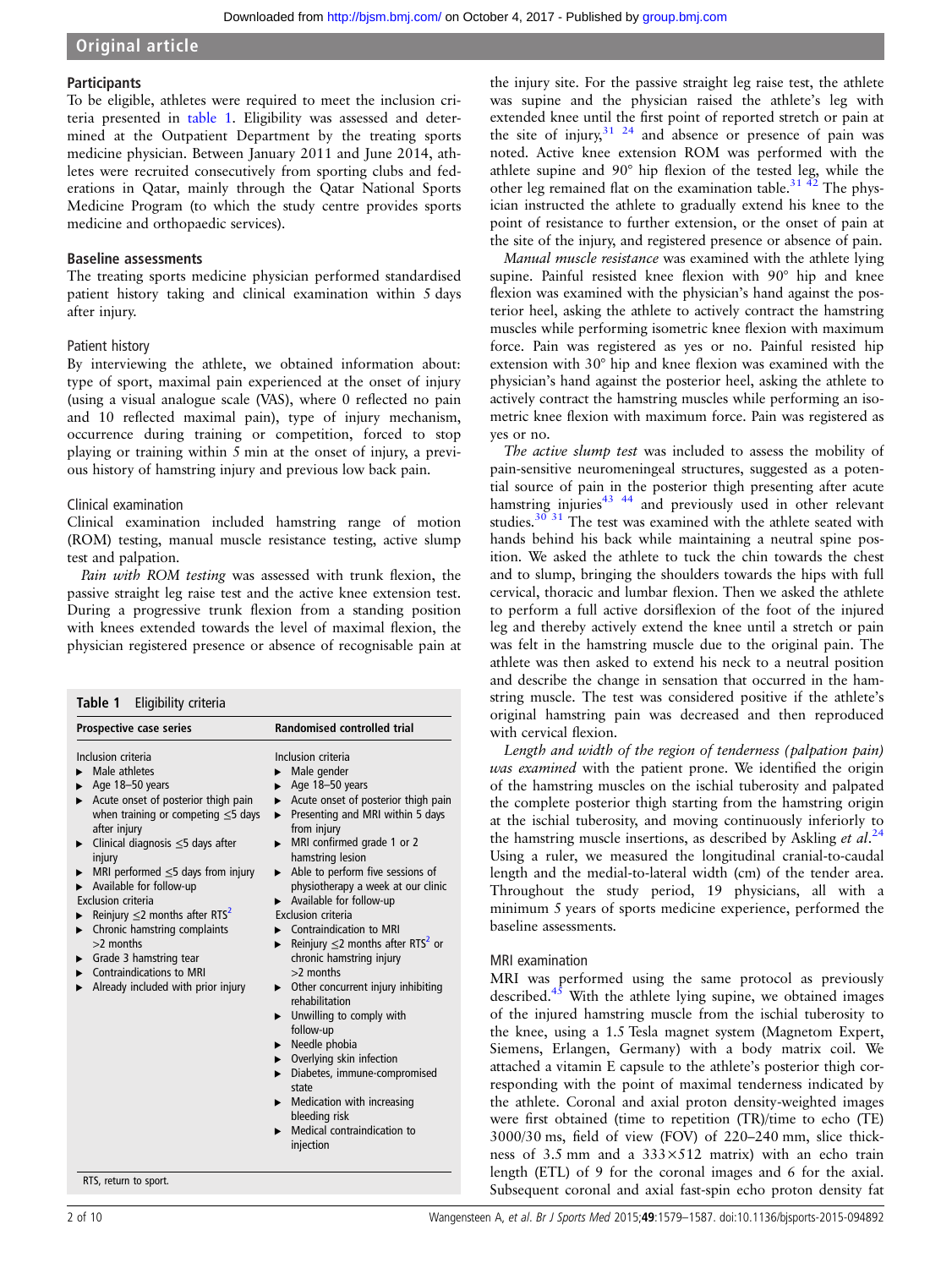saturation images (PD-FS) (TR/TE of 3000/32 ms, FOV of 240 mm, slice thickness of 3.5 mm, a 326×512 matrix for the coronal images and TR/TE of 3490/27 ms, FOV of 320 mm, slice thickness of 3.5 mm, a  $333 \times 512$  matrix for the axial images) with an ETL of 6 were acquired. We considered a hamstring muscle injured if the MRI demonstrated increased signal abnormalities on fluid-sensitive sequences (PD-FS). If more than one muscle was injured, the muscle with the greater extent of signal abnormality was defined as the 'primary' injury.

One experienced radiologist assessed and scored the MRIs, and determined the localisation and extent of the injury using a standardised scoring form based on the literature.<sup>[15 24 34 36](#page-8-0) [46 47](#page-9-0)</sup> In a previous study, we reported good to excellent intratester reliability with the same radiologist.<sup>45</sup> The radiologist was blinded to the clinical status of the injury and the time to RTS outcome. Recording included describing the involved muscle(s) and scoring an overall grading (grade 0–3) of the injury using an MRI modification<sup>15</sup> of Peetrons' classification<sup>[47](#page-9-0)</sup> (grade 0: no abnormalities, grade 1: oedema without architectural distortion, grade 2: oedema with architectural disruption, grade 3: complete tear). In addition, the length (craniocaudal extent), width (mediolateral extent) and depth (anteroposterior extent) of increased signal intensity on the fluid-sensitive sequences (PD-FS) was recorded. The distance from the most cranial pole of the injury to the caudal part of the ischial tuberosity<sup>24</sup> and any disruption of the central tendon as described by Comin et  $al^{46}$  $al^{46}$  $al^{46}$  were noted. The involved cross-sectional area of oedema was calculated as a percentage of the total muscle cross-sectional area in the transversal plane. We approximated the volume of the total oedema using the formula for a prolate ellipsoid  $(\lceil \pi/6 \rceil \times \text{interoposterior} \times \text{mediodateral} \times \text{cranicocaudal extent}).^{24}$ <sup>34</sup>

#### Treatment received

Athletes included in the RCT study were randomised into three groups: one group received a PRP injection, one group received an injection of platelet-poor plasma (PPP) and one group received no injection. $41$  All three groups followed a six-stage criteria-based physiotherapy programme including three final stages of sports-specific functional field testing supervised by an experienced sports rehabilitator, where the final session was aimed to mimic fatigue and competitiveness as during full unre-stricted training at requested training volume and intensity.<sup>[48](#page-9-0)</sup> The study showed no benefit of PRP compared with no injection and a delayed time to RTS for PPP compared with PRP. The athletes included in the prospective case series received either rehabilitation at the study centre, as described above, or custom-made rehabilitation at the study centre or in their club or federation. Four athletes in the prospective case series received a single PRP injection.

#### Outcome measure

Time to RTS was defined as the number of days from initial injury until the athlete was cleared by one of the physicians at the study centre or cleared by the treating physician or physiotherapist at the club or federation, to resume full unrestricted training. The RTS decision makers, who were either the treating sports medicine physicians at the study centre or the physicians or the physiotherapists in the clubs or the federations, were not blinded to the baseline assessments or the MRI findings.

For athletes receiving rehabilitation at the study centre, RTS evaluation took place after the patient completed the final stage of the sports-specific functional field testing and isokinetic strength testing.<sup>[48](#page-9-0)</sup> The treating physician took a structured history and performed clinical assessments including palpation,

ROM and resistance testing. Based on the clinical evaluation, the strength tests, the reports from the treating sports physical therapist and the sports rehabilitator and, in addition, sports risk modifiers and decision modifiers,<sup>[49](#page-9-0)</sup> the physician made a final decision on whether the athlete should be cleared for RTS, or to resume rehabilitation and perform new measurements prior to the ultimate clearance for RTS.

For athletes receiving rehabilitation in club or federation, we registered time to RTS once the athlete returned to full, unrestricted training. The number of days until RTS registered was provided by the club medical staff at weekly phone calls or via emails. The criteria for RTS were decided by the team/federation physiotherapist or physician.

#### Data management and statistical analysis

We performed the statistical analysis using SPSS software (V.21.0; SPSS, Chicago, Illinois, USA). Continuous variables were tested for normality and presented as mean values (±SD) unless otherwise stated. To analyse the association between the potential predictive baseline variables and time to RTS, we constructed a general linear model. In the first step, we analysed the relationship between each of the potential predictive variables and time to RTS in a univariate model. Variables with a p value of <0.2 in the univariate model were included in the multiple regressions analysis. The potential predictive variables were also checked for multicollinearity and the variable with the highest association with the time to RTS was included in the multiple regression analysis. In the multiple regression analyses, we used a backward stepwise technique keeping treatment variables (PRP or PPP injection received and rehabilitation received at study centre vs in club) fixed to control for confounding. We created two multiple regression models that included the patient history and clinical examination variables. In the first model, we did not include MRI variables. In the second model, we included the MRI variables. Regression coefficients are presented as unstandardised β-coefficients with 95% CIs. p Value <0.05 was considered as statistically significant.

#### RESULTS

Between January 2011 and June 2014, we included 199 athletes with clinical diagnosis of acute hamstring injury. For 19 cases, the RTS date was not available and they were therefore excluded from the analyses (fi[gure 1\)](#page-3-0). Of the 180 athletes included in the final analyses, 177 were registered as professional athletes and 3 as competitive athletes. The athletes represented 37 different nationalities, the majority from the Middle East (59.4%). By ethnicity, 49.2% were Arabic, 29.6% black, 5.6% Caucasian, 5.0% South and East Asian, 3.9% Persian and 6.7% other. The majority played football (77.2%), while others competed in futsal (6.7%), handball (4.4), basketball (3.3%), volleyball (2.2%), athletics (2.2%) or other sports (6.2%). There were no significant differences between the 180 athletes included in the final analysis and the 19 athletes (18 registered as professional athletes and 1 competitive) lost to follow-up with regard to the key baseline characteristics age (26 years, SD $\pm$ 6, p=0.81, independent t test), height (175 cm, SD $\pm$ 8,  $p=0.17$ ), weight (73 kg, SD $\pm$ 11,  $p=0.58$ ) or type of sports (football vs non-football,  $p=0.25$ ).

The majority of the athletes (90%) were examined clinically between day 0 and 3 after injury (mean: 1.9 days, SD 1.1) and 94% of the athletes had their MRI examination within 4 days (mean:  $2.5$ , SD $\pm$ 1.3). There were 141 (78%) MRI-positive and 39 (22%) MRI-negative cases. The primary injury was observed to the long head of the biceps femoris  $(n=112, 79.4\%)$ ,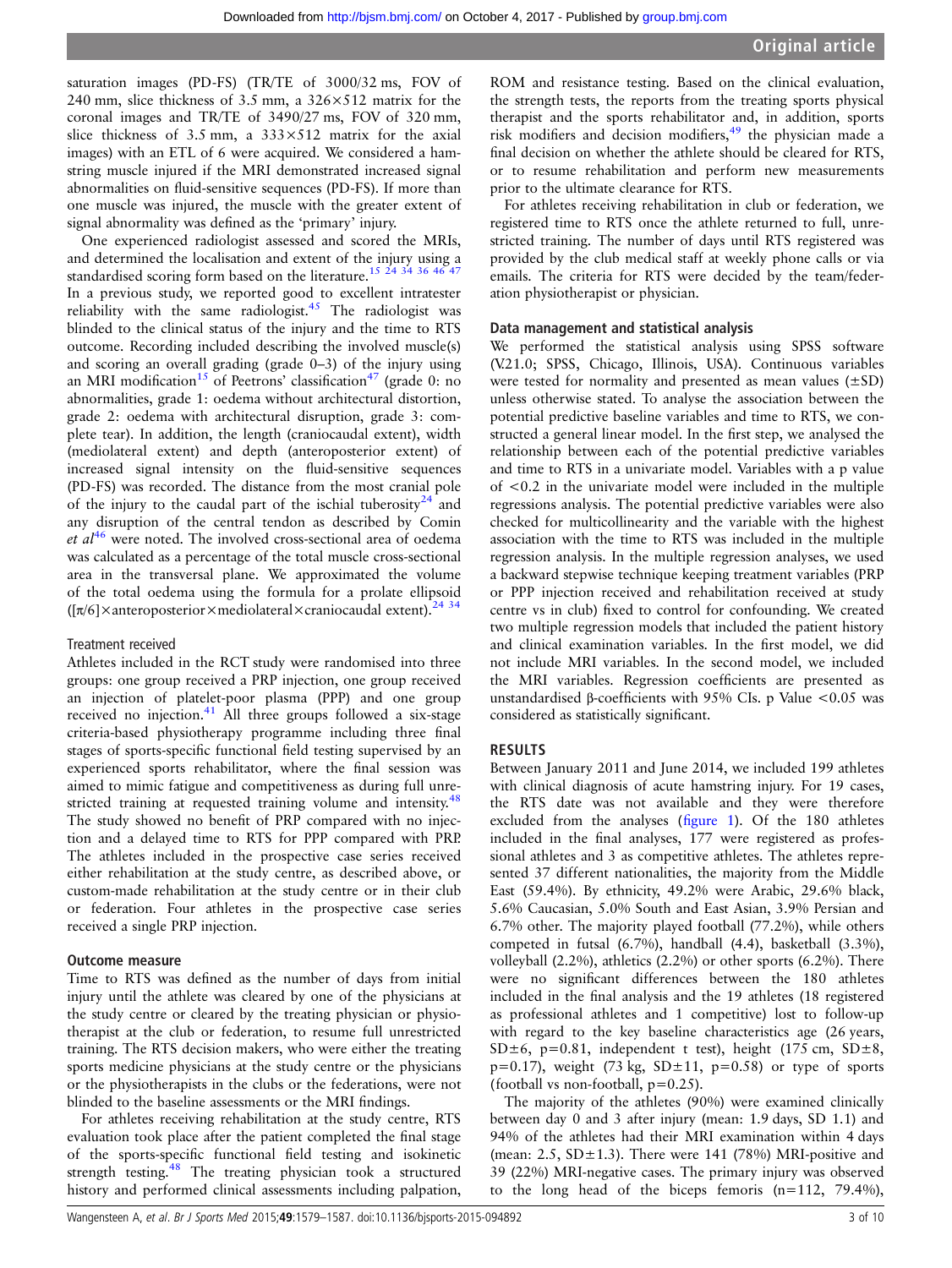<span id="page-3-0"></span>Figure 1 Flow chart. (FU, follow-up; RCT, randomised controlled trial; RTS, return to sport).



semimembranosus (n=24, 17.0%), semitendinosus (n=4, 2.8%) or the short head of the biceps femoris  $(n=1, 0.7%)$ . In 26 cases, two muscles were involved and in 1 case, three.

Time to RTS ranged from 1 to 72 days, with a mean of 21  $(SD \pm 12)$  days for all cases, 13  $(SD \pm 8)$  days for MRI-negative cases and  $24$  (SD $\pm$ 12) days for MRI-positive cases. [Table 2](#page-4-0) shows the univariate associations between baseline assessments from patient history and clinical examination, and time to RTS.

#### Regression model without MRI

In the first multiple regression model examining patient history and clinical examination, 13 candidate variables were included: maximal pain score (VAS), type of sports (football vs other sports), type of injury (sprinting vs non-sprinting), forced to stop training/playing within 5 min after injury, pain on trunk flexion, pain with active knee flexion, length and width of hamstring tenderness, pain with straight leg raise, pain with passive active knee extension, painful resisted knee flexion (90°), painful resisted knee flexion (30°) and active slump. After manual backward stepwise regression analysis and controlling for potential confounders, four variables were retained in the final model and independently associated with time to RTS ([table 3\)](#page-6-0). The total variance in time to RTS explained by this model was 29% (analysis of variance (ANOVA),  $F=11.291$ ,  $p<0.001$ ).

#### Univariate MRI analyses

[Table 4](#page-6-0) shows the univariate associations between baseline MRI variables and time to RTS. There was a wide range in the distribution of time to RTS independent of the MRI results. The median time to RTS for grade 0 injuries was 13 days (range 4–36), for grade 1 injuries 21 days (range 1–66) and for grade 2 injuries 28 days (range 9–72). In the univariate analysis, there were significant differences in time to RTS between grades 0 and 1 ( $p \le 0.001$ ), grades 0 and 2 ( $p \le 0.001$ ) and grades 1 and 2

(p=0.001; one-way ANOVA, Tukey post hoc comparisons). The relationship between volume of oedema and time to RTS (linear  $R<sup>2</sup>$ : 0.19) is illustrated in fi[gure 2,](#page-7-0) revealing the substantial variation between time to RTS and volume for each individual athlete.

2 did not complete rehabilitation - had to work

2 left the country

15 not able to contact

in army

180 included in the analysis

#### Adding MRI to the regression model

In the second multiple regression model, adding MRI variables to those from patient history and clinical examination, 18 candidate variables were included. In addition to the 13 patient history and clinical examination variables described above, five MRI variables were added: distance from most caudal aspect of the ischial tuberosity to the injury, presence of central tendon disruption, volume of oedema, number of muscles involved and overall grading. After controlling for possible treatment confounders, four variables were included in the final model ([table 5\)](#page-7-0). The total variance in time to RTS explained by the model (including MRI variables) was 31.8% (ANOVA,  $F=11.222$ , p < 0.001).

#### **DISCUSSION**

This prospective study showed that patient history and clinical examinations at baseline explained 29% of the total variance in time to RTS. Addition of MRI explained only 2.8% of the variance. There was wide individual variability in time to RTS and our findings, mirroring the limited ability of baseline assessments to predict ultimate time to RTS after acute hamstring injuries.

## Predicting time to RTS using patient history taking and clinical examination

To our knowledge, five studies have investigated patient history and clinical examination variables for the accuracy of predicting time to RTS after acute hamstring injuries using multivariate analysis.[27](#page-8-0)–<sup>31</sup> However, several methodological differences such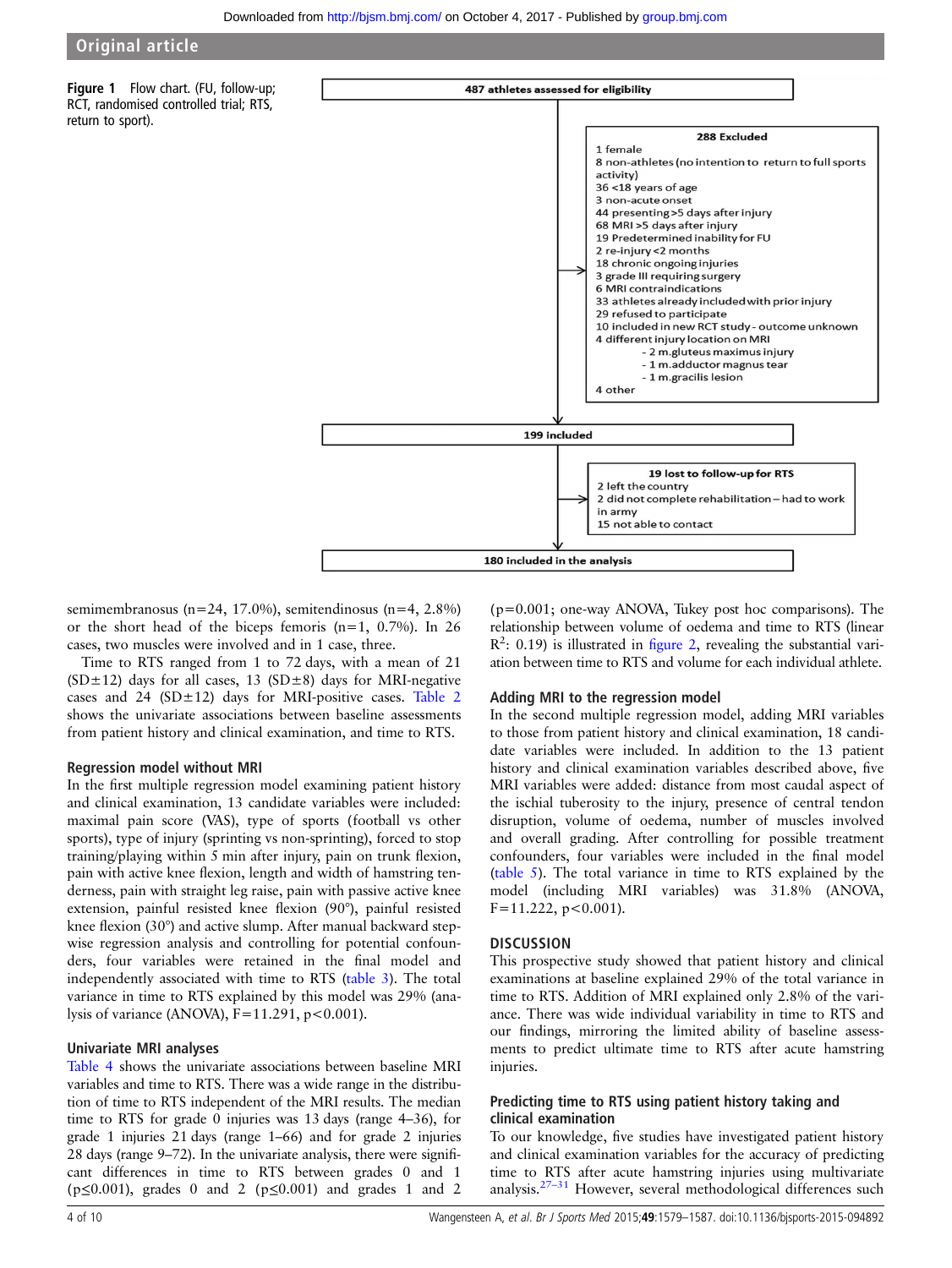<span id="page-4-0"></span>

|                                     | All cases |                             |                          |                              |     | <b>MRI-positive cases</b>   |                          |                              |    | <b>MRI-negative cases</b>   |                          |                              |
|-------------------------------------|-----------|-----------------------------|--------------------------|------------------------------|-----|-----------------------------|--------------------------|------------------------------|----|-----------------------------|--------------------------|------------------------------|
| Variable                            | N         | <b>Baseline</b><br>measures | <b>Mean RTS</b>          | β-Coefficient<br>(95% CI)    | N   | <b>Baseline</b><br>measures | <b>Mean RTS</b>          | β-Coefficient<br>(95% CI)    | N  | <b>Baseline</b><br>measures | <b>Mean RTS</b>          | β-Coefficient<br>(95% CI)    |
| Patient history                     |           |                             |                          |                              |     |                             |                          |                              |    |                             |                          |                              |
| Age (years)                         | 180       | 26 $(\pm 5)$                | $\overline{\phantom{m}}$ | $-0.2$ (-0.5 to 0.1)         | 141 | 26 $(\pm 5)$                | $\overline{\phantom{m}}$ | $-0.3$ ( $-0.7$ to 0.1)      | 39 | 25 ( $\pm$ 5)               | $\overline{\phantom{a}}$ | $-0.2$ ( $-0.8$ to 0.3)      |
| Height (cm)                         | 180       | 177 $(\pm 8)$               | $\overline{\phantom{m}}$ | $-0.1$ (-0.3 to 0.1)         | 141 | 177 $(\pm 7)$               | $\overline{\phantom{a}}$ | $0.01$ (-0.3 to 0.3)         | 39 | 179 $(\pm 10)$              | $\overline{\phantom{m}}$ | $-0.1$ (-0.4 to 0.2)         |
| Weight (kg)                         | 180       | 75 $(\pm 12)$               | $\overline{\phantom{a}}$ | $-0.04$ (-0.2 to 0.1)        | 141 | 75 $(\pm 12)$               | $\overline{\phantom{m}}$ | $0.01$ (-0.2 to 0.2)         | 39 | 76 $(\pm 11)$               | $\overline{\phantom{m}}$ | $-0.10$ (-0.4 to 0.1)        |
| Maximum pain score (VAS 0-10)       | 179       | 6.2 $(\pm 1.9)$             | $\overline{\phantom{m}}$ | $2.6$ (1.7 to 3.4)           | 140 | 6.5 $(\pm 1.9)$             | $\overline{\phantom{a}}$ | $2.3$ (1.4 to 3.3)           | 39 | 4.9 $(\pm 1.5)$             | $\overline{\phantom{0}}$ | $0.2$ (-1.5 to 1.9)          |
| Sport                               | 180       |                             |                          | 3.5 $(-0.6 \text{ to } 7.6)$ | 141 |                             |                          | 5.3 (0.7 to 9.8)             | 39 |                             |                          | $-0.5$ (-6.4 to 5.4)         |
| Non-football                        |           | 41(23)                      | 24 $(\pm 13)$            |                              |     | 31(22)                      | $27 (\pm 10)$            |                              |    | 10(26)                      | 12 $(\pm 8)$             |                              |
| Football*                           |           | 139 (77)                    | $21 (\pm 11)$            |                              |     | 110 (78)                    | 23 $(\pm 11)$            |                              |    | 29(74)                      | 13 $(±8)$                |                              |
| Sprinting vs non-sprinting          | 180       |                             |                          | 3.2 $(-0.3 \text{ to } 6.8)$ | 141 |                             |                          | 3.5 $(-0.4 \text{ to } 7.4)$ | 39 |                             |                          | 1.5 $(-3.7 \text{ to } 6.8)$ |
| Sprinting                           |           | 109(61)                     | $23 (+12)$               |                              |     | 86(61)                      | $25 (+12)$               |                              |    | 23(59)                      | 13 $(±8)$                |                              |
| Non-sprinting*                      |           | 71 (39)                     | $20 (+10)$               |                              | 141 | 55 (39)                     | 22 $(\pm 10)$            |                              |    | 16(41)                      | 12 $(\pm 9)$             |                              |
| Injury occurred                     | 177       |                             |                          | 1.1 $(-2.6 \text{ to } 4.7)$ | 140 |                             |                          | $0.8$ (-3.2 to 4.8)          | 37 |                             |                          | 1.2 $(-4.3 \text{ to } 6.7)$ |
| Game                                |           | 109 (62)                    | $22 (\pm 12)$            |                              |     | 87 (62)                     | $24 (+12)$               |                              |    | 22(59.5)                    | 13 $(±9)$                |                              |
| Training*                           |           | 68 (38)                     | $21 (+12)$               |                              |     | 53 (38)                     | $23 (+12)$               |                              |    | 15(40.5)                    | 12 $(\pm 5)$             |                              |
| Forced to stop within 5 min         | 178       |                             |                          | 7.3 (3.5 to 11.2)            | 139 |                             |                          | 5.4 (0.8 to 10.1)            | 39 |                             |                          | 5.4 (0.5 to 10.3)            |
| Yes                                 |           | 131 (74)                    | $23 (+12)$               |                              |     | 109 (78)                    | $25 (+12)$               |                              |    | 22 (56)                     | 15 ( $\pm$ 9)            |                              |
| $No*$                               |           | 47 (26)                     | 16 $(\pm 10)$            |                              |     | 30(22)                      | $20 (\pm 11)$            |                              |    | 17(44)                      | 10 $(\pm 5)$             |                              |
| Previous hamstring injury           | 178       |                             |                          | $0.5$ (-3.0 to 4.0)          | 140 |                             |                          | 2.4 $(-1.4 \text{ to } 6.4)$ | 38 |                             |                          | $-4.1$ (-9.2 to 1.1)         |
| Yes                                 |           | 82 (46)                     | $21 (\pm 11)$            |                              |     | 62 (44)                     | $25 (+11)$               |                              |    | 20(53)                      | 11 $(\pm 6)$             |                              |
| $No*$                               |           | 96 (54)                     | 22 $(\pm 13)$            |                              |     | 78 (56)                     | $23 (+11)$               |                              |    | 18(47)                      | 15 $(\pm 9)$             |                              |
| Previous low back pain              | 174       |                             |                          | $0.3$ (-4.2 to 4.7)          | 136 |                             |                          | 1.2 $(-3.7 \text{ to } 6.1)$ | 38 |                             |                          | $-4.5$ ( $-11.5$ to 2.6)     |
| Yes                                 |           | 30(17)                      | $21 (\pm 12)$            |                              |     | 24 (18)                     | 24 $(\pm 7)$             |                              |    | 6(16)                       | $9 (+6)$                 |                              |
| $No*$                               |           | 144 (83)                    | 21 $(\pm 9)$             |                              |     | 112 (82)                    | $23 (+12)$               |                              |    | 32 (84)                     | 14 $(\pm 8)$             |                              |
| <b>Clinical examinations</b>        |           |                             |                          |                              |     |                             |                          |                              |    |                             |                          |                              |
| Length of hamstring tenderness (cm) | 180       | 6.6 $(\pm 3.8)$             | $\overline{\phantom{a}}$ | $1.0$ (0.5 to 1.4)           | 141 | 7.0 $(\pm 3.8)$             | $\overline{\phantom{a}}$ | $0.9$ (0.4 to 1.4)           | 39 | 5.2 $(\pm 3.5)$             | $\overline{\phantom{m}}$ | $0.1$ (-0.7 to 0.9)          |
| Width of hamstring tenderness (cm)  | 180       | 3.8 $(\pm 2.4)$             | $\overline{\phantom{a}}$ | $1.2$ (0.5 to 1.9)           | 141 | 3.9 $(\pm 2.4)$             | $\overline{\phantom{m}}$ | 1.2 (0.4 to 2.0)             | 39 | 3.2 $(\pm 2.1)$             | $\overline{\phantom{m}}$ | $-0.2$ (-1.5 to 1.0)         |
| Pain on trunk flexion               | 180       |                             |                          | 9.1 (5.1 to 13.0)            | 141 |                             |                          | 5.7 (0.6 to 10.9)            | 39 |                             |                          | 8.4 (3.9 to 12.8)            |
| Yes                                 |           | 140 (78)                    | 23 $(\pm 12)$            |                              |     | 118 (84)                    | $25 (+12)$               |                              |    | 22 (56)                     | 16 $(\pm 8)$             |                              |
| $No*$                               |           | 40(22)                      | 14 $(\pm 8)$             |                              |     | 23(16)                      | 19 $(±8)$                |                              |    | 17(44)                      | $8 (+4)$                 |                              |
| Pain with active knee flexion       | 173       |                             |                          | 5.2 (1.8 to 8.7)             | 134 |                             |                          | $4.0$ (0.1 to 7.9)           | 39 |                             |                          | 4.3 $(-1.1$ to 9.7)          |
| Yes                                 |           | 74 (43)                     | $24 (+13)$               |                              |     | 62 (46)                     | $26 (\pm 13)$            |                              |    | 12(31)                      | 16 $(\pm 11)$            |                              |
| $No*$                               |           | 99 (57)                     | 19 $(\pm 10)$            |                              |     | 72 (54)                     | 22 $(\pm 10)$            |                              |    | 27 (69)                     | 11 $(±6)$                |                              |
| Painful passive straight leg raise  | 180       |                             |                          | 6.1 (1.8 to 10.4)            | 141 |                             |                          | 3.6 (1.7 to 9.0)             | 39 |                             |                          | $3.9$ (-1.4 to 9.1)          |
| Yes                                 |           | 145 (81)                    | $23 (+12)$               |                              |     | 120 (85)                    | $24 (+12)$               |                              |    | 25(64)                      | 14 $(±9)$                |                              |
| $No*$                               |           | 35 (19)                     | 17 $(\pm 9)$             |                              |     | 21(15)                      | 21 $(\pm 9)$             |                              |    | 14 (36)                     | 10 $(\pm 6)$             |                              |

Downloaded from http://bjsm.bmj.com/ on October 4, 2017 - Published by group.bmj.com [group.bmj.com](http://group.bmj.com)on October 4, 2017 - Published by<http://bjsm.bmj.com/> Downloaded from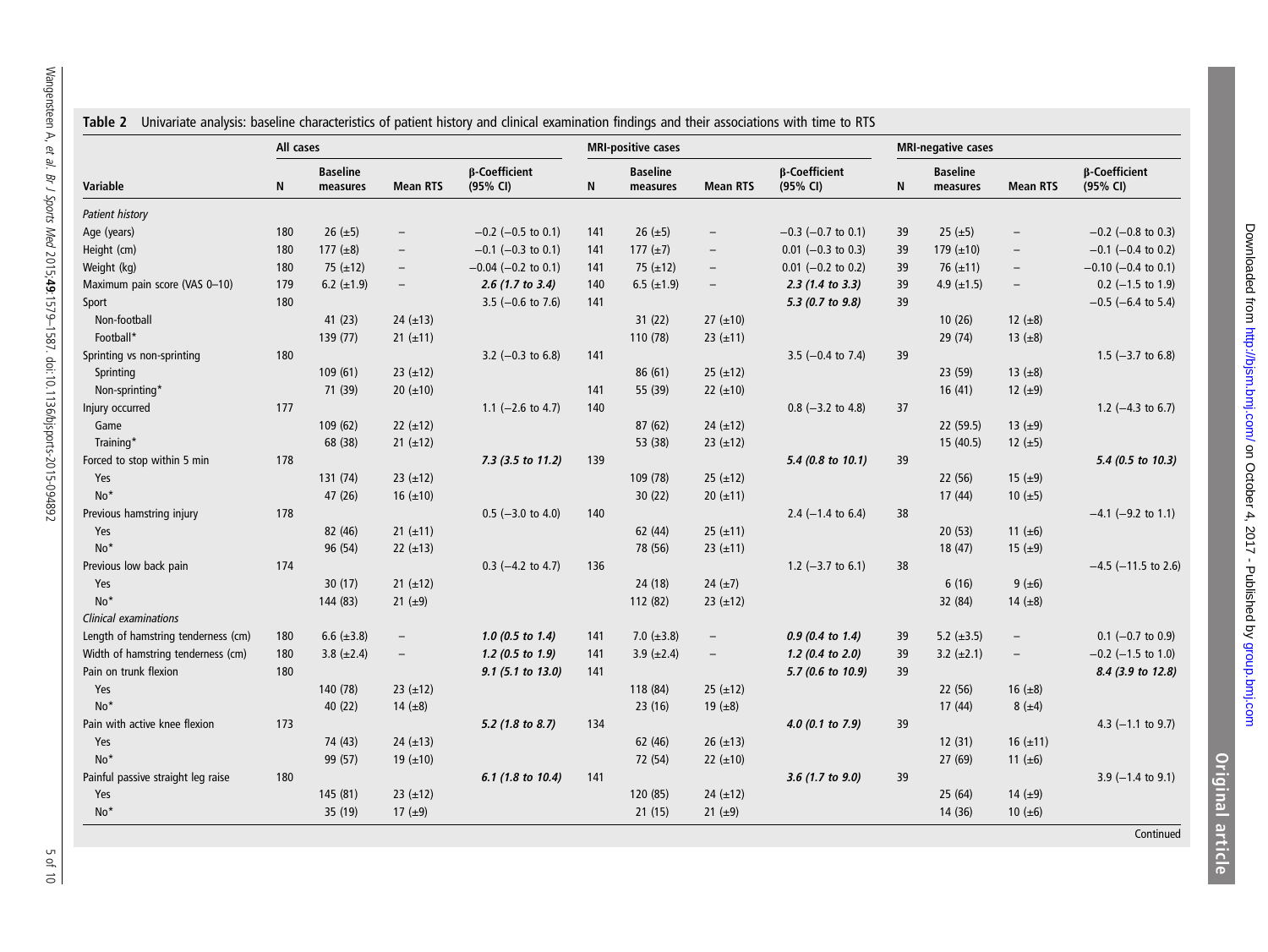|                                                                                                                                                                                                                                                                                                                                                                                                                                                                                | All cases |                             |                 |                                    |     | <b>MRI-positive cases</b>   |                 |                                    |    | <b>MRI-negative cases</b>   |                 |                                    |
|--------------------------------------------------------------------------------------------------------------------------------------------------------------------------------------------------------------------------------------------------------------------------------------------------------------------------------------------------------------------------------------------------------------------------------------------------------------------------------|-----------|-----------------------------|-----------------|------------------------------------|-----|-----------------------------|-----------------|------------------------------------|----|-----------------------------|-----------------|------------------------------------|
| Variable                                                                                                                                                                                                                                                                                                                                                                                                                                                                       | z         | measures<br><b>Baseline</b> | <b>Mean RTS</b> | <b>B-Coefficient</b><br>$(95%$ CI) | z   | measures<br><b>Baseline</b> | <b>Mean RTS</b> | <b>B-Coefficient</b><br>$(95%$ CI) | z  | measures<br><b>Baseline</b> | <b>Mean RTS</b> | <b>B-Coefficient</b><br>$(95%$ CI) |
| Painful active knee extension                                                                                                                                                                                                                                                                                                                                                                                                                                                  | 180       |                             |                 | 7.2 (3.3 to 11.2)                  | 141 |                             |                 | 6.4 (1.6 to 11.3)                  | 39 |                             |                 | $2.8(-2.5 \text{ to } 8.0)$        |
| Yes                                                                                                                                                                                                                                                                                                                                                                                                                                                                            |           | 139 (77)                    | $23 (+12)$      |                                    |     | 115 (82)                    | 25 (±12)        |                                    |    | 24 (61.5)                   | $(6+)$ 11       |                                    |
| *°N                                                                                                                                                                                                                                                                                                                                                                                                                                                                            |           | 41 (23)                     | $(6 + 9)$       |                                    |     | 26 (18)                     | $(6 + 9)$       |                                    |    | 15 (38.5)                   | $11 (+6)$       |                                    |
| Painful resisted knee flexion 90°                                                                                                                                                                                                                                                                                                                                                                                                                                              | 180       |                             |                 | 8.1 (2.9 to 13.3)                  | 141 |                             |                 | 6.2 $(-0.4$ to 12.8)               | 59 |                             |                 | 5.3 $(-0.6 t0 11.2)$               |
| Yes                                                                                                                                                                                                                                                                                                                                                                                                                                                                            |           | 158 (88)                    | $22 (\pm 12)$   |                                    |     | (128(91)                    | $24(\pm 12)$    |                                    |    | 30 (77)                     | $14 (+8)$       |                                    |
| *°N                                                                                                                                                                                                                                                                                                                                                                                                                                                                            |           | 22 (12)                     | $(6 + )$ 14     |                                    |     | $(6)$ $(1)$                 | $(8 + 8)$       |                                    |    | 9(23)                       | 9(46)           |                                    |
| Painful resisted knee flexion 30°                                                                                                                                                                                                                                                                                                                                                                                                                                              | 180       |                             |                 | 6.9(2.2 to 11.7)                   | 141 |                             |                 | 6.1 (0.4 to $11.8$ )               | 39 |                             |                 | $4.0(-2 to 10.0)$                  |
| Yes                                                                                                                                                                                                                                                                                                                                                                                                                                                                            |           | I53 (85)                    | $22 (\pm 12)$   |                                    |     | 123(87)                     | $25(\pm 11)$    |                                    |    | 30 (77)                     | $14 (+8)$       |                                    |
| *°N                                                                                                                                                                                                                                                                                                                                                                                                                                                                            |           | 27 (15)                     | $(6 + 9)$       |                                    |     | 18(13)                      | $(6 + )$ 61     |                                    |    | 9(23)                       | $(54)$ 01       |                                    |
| Active slump                                                                                                                                                                                                                                                                                                                                                                                                                                                                   | 177       |                             |                 | 3.2 $(-0.9$ to 7.2)                | 140 |                             |                 | 4.2 $(-0.3 \text{ to } 8.6)$       | 57 |                             |                 | $-2.6(-9.0 \text{ to } 3.9)$       |
| Positive                                                                                                                                                                                                                                                                                                                                                                                                                                                                       |           | 43 (24)                     | $24 (+11)$      |                                    |     | 35 (25)                     | $27 (\pm 14)$   |                                    |    | 8(22)                       | $11 (+6)$       |                                    |
| Negative*                                                                                                                                                                                                                                                                                                                                                                                                                                                                      |           | 134 (76)                    | $21 (+13)$      |                                    |     | 105(75)                     | $23 (+10)$      |                                    |    | 29 (78)                     | $14 (+8)$       |                                    |
| Data are presented as the mean time to RTS within each group (±SD). For categorical data, the distribution of cases within each group is presented (valid percentage). Regression coefficients are presented as unadjusted uns<br>* Reference category. Statistical significant ( $p \leq 0.05$ ) associations are presented in bold and italics.<br>95% Cls, representing the increase in time to RTS per 1 unit change.<br>RTS, return to sport; VAS, visual analogue scale. |           |                             |                 |                                    |     |                             |                 |                                    |    |                             |                 |                                    |

Maximum pain score (VAS) at the time of injury was independently associated with a longer time to RTS in our first regression model including only patient history and clinical variables; increasing the pain score by 1 unit resulted in 1.6 days longer time to RTS (95% CI 0.8 to 2.4). Despite discrepancies in study methodologies and populations, this result supports and extends previous findings. $25 \times 27$  For example, Guillodo et  $al^{27}$  $al^{27}$  $al^{27}$  reported that initial VAS pain score greater than 6 was independently associated with later recovery (>40 days).

Being forced to stop within 5 min of the onset of pain was independently associated with increased time to RTS duration in our multivariate analysis. No previous studies have examined this variable and the association with time to RTS.

Painful resisted knee flexion with hips and knees in 90° was independently associated with time to RTS and remained in our final regression model. In our study, painful resisted knee flexion with hips and knees in 90° associated with a 4.7 days longer time to RTS compared with athletes reporting no pain. However, the 95% CI for this variable ranges from 0 to 9 days suggesting unclear clinical utility for this examination. In contrast, three other studies using multivariate analysis did not find any association between pain on isometric contraction testing and time to RTS.<sup>27</sup> <sup>28</sup> <sup>30</sup> In two of these studies, the isometric contraction was performed in a prone position with knee flexion at  $15^\circ$ ,<sup>[28 30](#page-8-0)</sup> and in one study, the exact testing procedure was not reported.<sup>27</sup> Variations in the testing position make comparisons with the current work difficult.

Length of the area of tenderness (pain to palpation) was independently associated with time to RTS in our study; a 1 cm longer area of tenderness associated with time to RTS being 0.3– 1.1 day longer. Moen et  $al^{28}$  $al^{28}$  $al^{28}$  did not find such an association in 74 athletes with MRI-positive injuries, nor did two other studies of 18 sprinters<sup>[24](#page-8-0)</sup> and 15 dancers<sup>[22](#page-8-0)</sup> with hamstring injuries, <sup>[22 24](#page-8-0)</sup> using univariate analysis. However, the absence of associations in these two studies by Askling *et al* might reflect a low sample size.

Although four variables from patient history and clinical examination were independently associated with time to RTS, the final model could only explain 29% of the total variance in time to RTS. Therefore, 71% of the total variance in time to RTS remains unexplained. To illustrate the clinical relevance of this finding, we created a 'dummy case' with the following values allocated for each of the variables in the final model: maximum pain score 6, forced to stop playing within 5 min yes, length of tenderness 4 and pain on knee flexion 90° yes. The predicted time to RTS for this specific case is 21.3 days with a 95% CI between 1.2 and 41.4. Thus, the physician or physiotherapist on training camp without access to imaging, and using the factors from the clinical examination remaining in our final model, can give the athlete the following prognosis: 'There is 95% chance that you will return to play between 1 and 41 days from now'. For a professional athlete, this wide range is essentially useless. Nevertheless, as we only performed baseline assessments, we cannot comment on whether repeating these assessments regularly after the injury (eg, weekly) would provide a greater accuracy for predicting time to RTS.

#### The additional predictive value of MRI

Of the MRI variables tested in our second regression model, only categorical MRI grading (grades 0, 1 and 2) remained in the final model. However, there was substantial variability in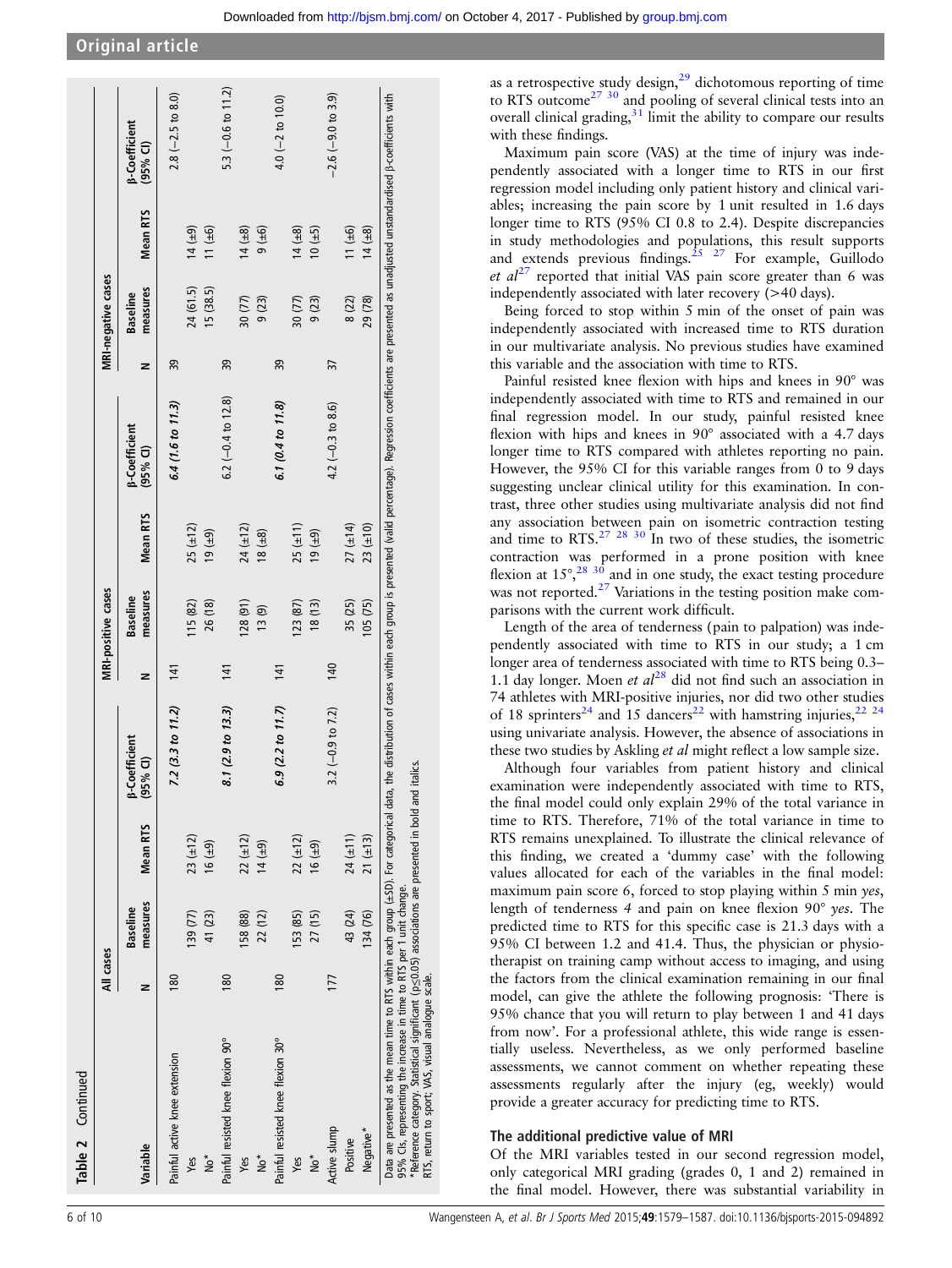<span id="page-6-0"></span>

| <b>Table 3</b> Model 1: multiple regression analysis of patient history |
|-------------------------------------------------------------------------|
| and clinical examination as predictors for time to RTS after            |
| controlling for potential treatment confounders (n=180)                 |

| <b>Predictor for time to RTS</b>      | <b>B-Coefficient</b> | 95% CI         | p Value |
|---------------------------------------|----------------------|----------------|---------|
| Maximum pain score (VAS)              | 1.6                  | $0.8$ to $2.4$ | < 0.001 |
| Forced to stop within 5 min (yes/no*) | 5.3                  | 1.9 to 8.8     | 0.003   |
| Length of hamstring tenderness (cm)   | 0.7                  | $0.3$ to 1.1   | 0.002   |
| Painful resisted knee flexion (90°)   | 4.7                  | 0.03 to 9.3    | 0.048   |

Regression coefficients are presented as adjusted unstandardised β-coefficients with 95% CIs.

\* Reference category. RTS, return to sport, VAS, visual analogue scale.

time to RTS *within* each of the grading categories and considerable overlap between grading categories. Therefore, the additional predictive value of MRI was negligible beyond that possible based on history and physical examination alone. Revisiting our 'dummy case', adding an MRI grading of 2 to our final regression model, the predicted time to RTS would be 25 days with a 95% CI between 5.4 and 44.7. In this case, the message to the athlete would be: 'There is a 95% chance that you will return to play between 5 and 45 days from now'.

Our finding of variability in time to RTS within each of the grading categories, and overlap between each of the grading categories, parallels reports that examined this variable in larger cohorts.[15 32](#page-8-0) MRI grading (alone) is unhelpful for predicting time to RTS. Our results add further weight to the conclusions of a systematic review, which stated that recovery time cannot be predicted based on MRI findings.<sup>39</sup>

Of the 180 athletes in our study, 22% had no radiological signs of injury. MRI-negative scans in patients with clinical signs of acute hamstring injury have been reported in previous studies in the range of  $12-31\%$ .<sup>15</sup> 20 21 25 31

We based MRI measurements on previous literature. However, we were only able to perform measurements and calculations based on two-dimensional images on a 1.5 T machine; we do not know whether using more advanced MRI techniques and software<sup>[50 51](#page-9-0)</sup> would have provided more accurate information. We used a simple categorical grading system that is based on severity, and widely used in clinical practice and research.<sup>[15](#page-8-0) [47 52](#page-9-0)</sup> More comprehensive classification systems incorporate the location of injury within the muscle.<sup>53 54</sup> Whether such classification systems will improve our model substantially, needs to be researched. $52$ 

What are the implications of our study for clinical practice? Although MRI did not provide additional data to predict time

|                                       |     | All cases                                     |                          |                                  |     | <b>MRI-positive cases</b>              |                   |                                  |
|---------------------------------------|-----|-----------------------------------------------|--------------------------|----------------------------------|-----|----------------------------------------|-------------------|----------------------------------|
| <b>MRI</b> measures                   | N   | <b>Baseline</b><br>measures                   | <b>Mean RTS</b>          | <b>B-Coefficient</b><br>(95% CI) | N   | <b>Baseline</b><br>measures            | <b>Mean RTS</b>   | <b>B-Coefficient</b><br>(95% CI) |
| Distance ischial tuberosity (cm)§     | 179 | 9.2 $(\pm 8.7)$                               | $\overline{\phantom{0}}$ | $0.2$ (-0.02 to 0.4)             | 140 | 11.8 $(\pm 8.2)$                       |                   | $-0.2$ ( $-0.4$ to 01)           |
| Craniocaudal (cm)                     | 180 | 11.0 $(\pm 8.8)$<br>$9.8(14.9)$ <sup>+</sup>  | $\overline{\phantom{0}}$ | $0.6$ (0.4 to 0.8)               | 141 | 14.0 $(\pm 7.5)$                       |                   | $0.4$ (0.2 to 0.7)               |
| Anteroposterior (cm)                  | 180 | $1.8 (\pm 1.6)$                               | $\overline{\phantom{a}}$ | 3.4 (2.4 to 4.4)                 | 141 | 2.2 $(\pm 1.4)$                        | $\qquad \qquad -$ | 2.6 (1.3 to 3.9)                 |
| Mediolateral (cm)                     | 180 | $1.7 \ (\pm 1.4)$                             | $\overline{\phantom{0}}$ | $3.7$ (2.6 to 4.8)               | 141 | 2.2 $(\pm 1.2)$                        |                   | 2.8 (1.2 to 4.3)                 |
| Volume of oedema $\text{cm}^3$ )      | 180 | 47.1 $(\pm 78.7)$<br>13.8(54.1)               | $\qquad \qquad -$        | $0.1$ (0.0 to 0.1)               | 141 | 60.2 $(\pm 84.4)$<br>27.7 (64.2) †     |                   | $0.1$ (0.0 to 0.1)               |
| Cross-sectional area (%)‡             | 179 | 18.2 $(\pm 22.7)$<br>$9.5(23.6)$ <sup>+</sup> |                          | $0.2$ (0.1 to 0.3)               | 140 | $23.2 \ (\pm 23.2)$<br>$14.1 (26.3)$ t |                   | $0.2$ (0.1 to 0.2)               |
| Negative vs positive MRI              | 180 |                                               |                          | 11.0 (7.2 to 14.9)               | 141 |                                        |                   |                                  |
| Positive                              |     | 141 (78)                                      | 24 $(\pm 12)$            |                                  |     | 140 (100)                              | 24 $(\pm 12)$     |                                  |
| Negative*                             |     | 39 (22)                                       | 13 $(±8)$                |                                  |     |                                        |                   |                                  |
| Muscle most involved¶                 | 141 |                                               |                          | $0.2$ (-4.7 to 5.0)              | 141 |                                        |                   | $0.2$ (-4.7 to 5.0)              |
| Lateral (BFLH and BFSH)               |     | 113 (80)                                      | 24 $(\pm 11)$            |                                  |     | 113 (80)                               | 24 $(\pm 11)$     |                                  |
| Medial (SM and ST)*                   |     | 28 (20)                                       | 24 $(\pm 12)$            |                                  |     | 28(20)                                 | 24 $(\pm 12)$     |                                  |
| Presence of central tendon disruption | 180 |                                               |                          | 9.6 (6.0 to 13.2)                | 141 |                                        |                   | $7.1$ (3.2 to 10.1)              |
| Yes                                   |     | 50(28)                                        | $28 (\pm 11)$            |                                  |     | 50(35)                                 | 28 $(\pm 11)$     |                                  |
| No*                                   |     | 130 (72)                                      | 19 $(\pm 11)$            |                                  |     | 91 (65)                                | 21 $(\pm 11)$     |                                  |
| Overall grading                       | 180 |                                               |                          |                                  | 141 |                                        |                   | 6.6 (2.8 to 10.3)                |
| Grade 2                               |     | 59 (33)                                       | 28 $(\pm 12)$            | 14.9 (10.6 to 19.1)              |     | 59 (58)                                | 28 $(\pm 12)$     |                                  |
| Grade 1                               |     | 82 (45)                                       | 21 $(\pm 11)$            | 8.3 (4.3 to 12.3)                |     | 82 (42)                                | 21 $(\pm 11)$     |                                  |
| Grade 0*                              |     | 39(22)                                        | 13 $(\pm 8)$             | OS                               |     |                                        |                   |                                  |
| Number of muscles involved            | 180 |                                               |                          |                                  | 141 |                                        |                   | 5.0 (0.2 to 9.7)                 |
| 2 or 3 muscles involved               |     | 28(15)                                        | $28 (\pm 11)$            | 15.1 (9.8 to 20.3)               |     | 28(20)                                 | 28 $(\pm 11)$     |                                  |
| 1 muscle involved                     |     | 113(63)                                       | 23 $(\pm 12)$            | 10.1 (6.1 to 14.0)               |     | 113 (80)                               | 23 $(\pm 12)$     |                                  |
| No muscles involved*                  |     | 39 (22)                                       | 13 $(±8)$                | OŞ                               |     |                                        |                   |                                  |

Data are presented as the mean time to RTS within each group (±SD). For categorical data, the distribution of cases within each group is presented (valid percentage). Regression coefficients are presented as unadjusted unstandardised β-coefficients with 95% CIs. \*Reference category.

†Not normally distributed, median values (IQR) are presented additionally.

‡For one athlete, the cross-sectional area could not be calculated, due to reduced image sequences. Statistical significant (p≤0.05) associations are presented in bold and italics. §For one athlete, the distance from ischial tuberosity could not be measured.

¶Only MRI positive cases.

BFLH, biceps femoris long head; BFSH, biceps femoris short head; RTS, return to sport; SM, semitendinosus; ST, semitendinosus.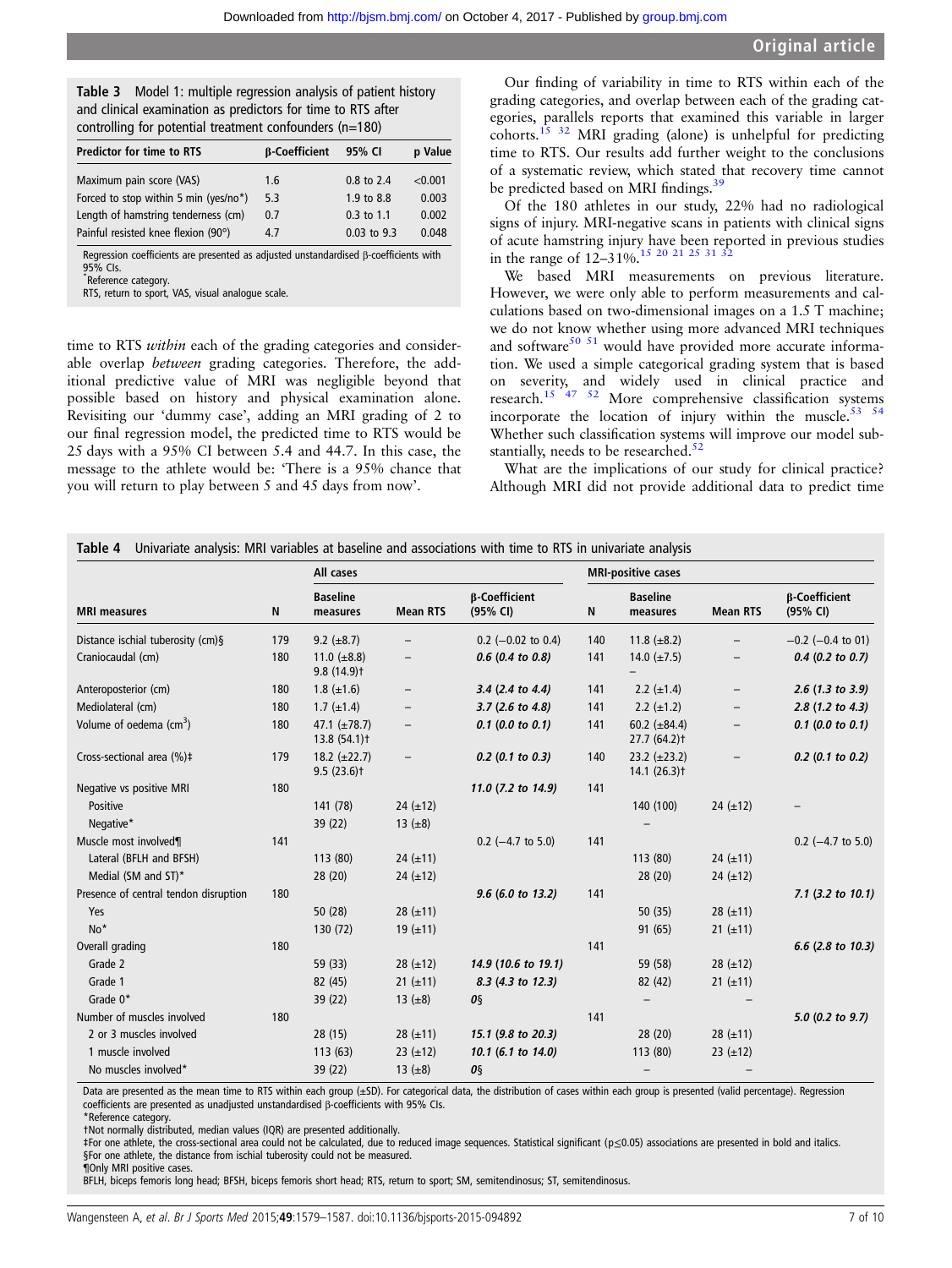<span id="page-7-0"></span>

Figure 2 Scatterplot and line of best fit (solid line) with 95% CI (dotted lines) depicting the linear relationship between volume of oedema (cm<sup>3</sup>) and time to RTS (days). The square labels represent injuries scored as grade 2, the circles represent injuries scored as grade 1 and the triangles represent injuries scored as a grade 0.

to RTS, this is not a call to abandon MRI in clinical practice. MRI might have value for confirming the clinical diagnosis (including total ruptures) and informing the athlete (showing images might provide the athlete with a better understanding of the injury). Although time to RTS cannot be predicted from current knowledge, it might be that future research focusing on new imaging techniques and/or repeated clinical measurements throughout the course of rehabilitation may reveal more promising predictors.

#### Strengths of the study

The strengths of this study include the large sample size of 180 athletes evaluated in standard manner using a prospective study design. Also, we used multiple regression models to examine the independent associations between each of the baseline variables and time to RTS. Furthermore, the baseline assessments were performed at the same study centre, increasing the consistency of our examination procedures (and the internal validity of our

| Table 5 Model 2: multiple regression analysis of patient history,    |
|----------------------------------------------------------------------|
| clinical examination and MRI variables as predictors for time to RTS |
| including both MRI-positive and MRI-negative injuries (n=180)        |

| <b>Predictor for time to RTS</b>      | <b>B-Coefficient</b> | 95% CI                | p Value |
|---------------------------------------|----------------------|-----------------------|---------|
| Maximum pain score (VAS)              | 1.4                  | $0.5$ to $2.2$        | 0.002   |
| Forced to stop within 5 min (yes/no*) | 4.9                  | 1.5 to 8.4            | 0.005   |
| Length of hamstring tenderness (cm)   | 0.5                  | $0.1 \text{ to } 0.4$ | 0.012   |
| Overall grading                       |                      |                       |         |
| Grade 2                               | 8.1                  | 3.2 to 12.9           | 0.001   |
| Grade 1                               | 3.6                  | $-0.7$ to 7.9         | 0.098   |
| Grade 0                               | $0^*$                |                       |         |

Regression coefficients are presented as adjusted unstandardised β-coefficients with 95% CIs. \*Reference category.

RTS, return to sport, VAS, visual analogue scale.

study). The physicians used the same standardised physical examination procedures. MRIs were all performed using the same 1.5 T MRI scanner and the MRIs were all reviewed and scored by the same radiologist (EA).

#### Limitations of the study

We report several limitations. First, the physicians who made the RTS decision (and thus, the time to RTS) were not blinded to the baseline characteristics. When studying the prognostic variables, the outcome measure (time to RTS) should ideally be independent of the prognostic variable of interest to prevent bias. One might expect that an unblinded clinician with knowledge of the baseline prognostic variables is likely to be influenced by information from the baseline examination and not only the clinical findings and functional test results at the time of RTS. Therefore, our findings may overestimate the predictive value of the variables examined.

Second, the athletes received either standardised or customised rehabilitation, and the clearance for time to RTS was performed either by physicians who worked at the study centre or at the specific sports clubs or sporting federation headquarters. Although the guidelines for time to RTS at the study centre were well defined, the criteria for time to RTS in the clubs or federations depended on the treating club physiotherapist or physician. However, these factors were included as possible confounders (study center vs club) and this was controlled for in the regression analysis. Although a number of randomised controlled trials have recently tested the effect of different treatment/rehabilitation protocols after acute hamstring injuries,  $20$  21 [38](#page-9-0) 55-[57](#page-9-0) there is still no consensus regarding the optimal treatment or uniform guidelines for RTS clearance. Hence, our study largely reflects the real life situation, and the variability in treatment received increases the generalisability of our findings.

Some measures previously investigated for associations with RTS, such as time to walk pain free, $30$  patient predicted time to RTS,<sup>[28](#page-8-0)</sup> peak tenderness and its distance from the ischial tuberosity, $20-24$   $27$   $28$  passive straight leg raise and active ROM deficits in degrees,  $27 \frac{28}{30}$  [42](#page-9-0) were not examined. As we only performed MRI of the injured leg, we were not able to evaluate the involvement of the proximal tendon, as described by Askling et  $al.^{20}$  <sup>21</sup> Whether some of these variables would have improved our regression models remains unknown. We appreciate that factors such as external pressure on the athlete for a quick time to RTS, the number of important games or competitions in the period after the injury and experience from previous injuries, might influence the time to RTS; however, we were not in a position to investigate those factors.

Finally, the study population essentially consisted of professional athletes training and competing in the Middle East (Qatar). This pool of athletes represents a wide range of nationalities and ethnicities. We do not know whether our findings apply to women or athletes in other settings.

#### SUMMARY AND CONCLUSION

There was a wide variation in time to RTS, and the additional predictive value of MRI for time to RTS was negligible compared with baseline patient history taking and clinical examinations alone. Based on our findings, clinicians cannot provide an accurate time to RTS based on patient history and clinical examinations just after an acute hamstring injury. Routine MRI examination has limited additional value and cannot be recommended.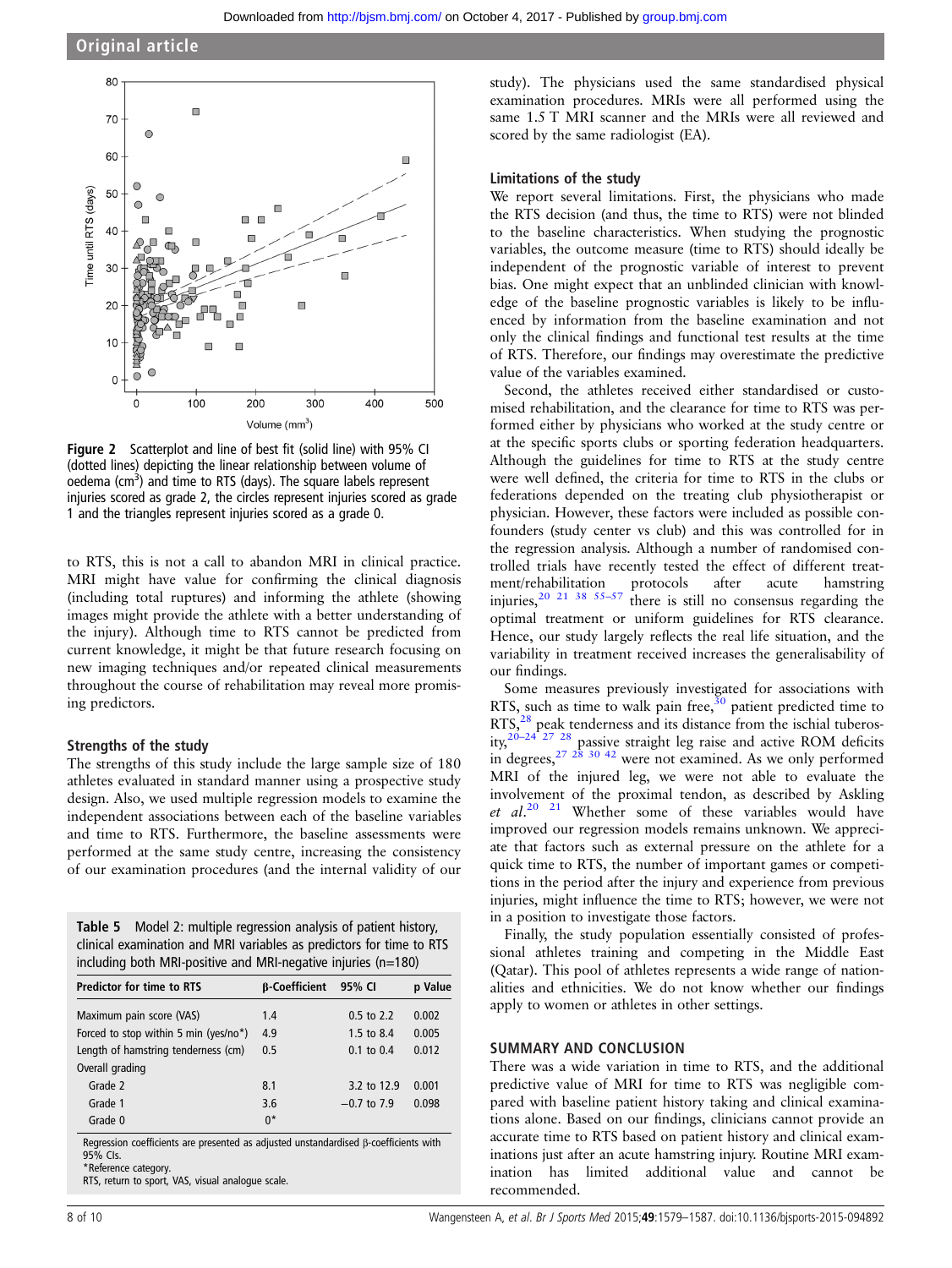#### <span id="page-8-0"></span>What are the new findings?

- $\triangleright$  There was a wide range in time to return to sport (RTS), independent of injury severity, reflecting the difficulty of predicting time to RTS after acute hamstring injuries based on baseline assessments.
- $\triangleright$  MRI did not add any additional predictive value for time to RTS compared with baseline patient history and clinical examinations alone after acute hamstring injury.
- Patient history and clinical examinations alone explained 29% of the total variance in time to RTS, and adding MRI only increased the predictive value by 2.8%.

## How might it impact on clinical practice in the near future?

Expert clinicians cannot provide an accurate time to RTS estimate at baseline after acute hamstring injuries based on patient history taking and clinical examination. This study provides no rationale for routine MRI after acute hamstring injury, the most prevalent soft tissue injury in football codes.

Correction notice This paper has been amended since it was published Online First. There was an error in the last line on page 6. In the previous version it was "(grades 1 and 2)", this has now been replaced with "(grades 0, 1 and 2)".

#### **Twitter** Follow Arnlaug Wangensteen at [@arnlaugw](http://twitter.com/arnlaugw)

Acknowledgements The authors would like to thank the Sports Medicine Physicians and the staff in the Outpatient Department, the staff in the Radiology Department, the Rehabilitation Department and the Orthopaedic Department at Aspetar, and the staff of the Qatar National Sports Medicine Program (NSMP), for their contribution to the study.

Contributors AW designed the study, monitored data collection, analysed and interpreted the data, and drafted the article. JLT and RB designed the study, interpreted the data, revised the article and approved the final revision of the article. EA analysed the MRIs, interpreted the data, revised the article and approved the final revision of the article. SB monitored data collection, interpreted the data, revised the article and approved the final revision of the article. AF, BH and RW interpreted the data, revised the article and approved the final revision of the article.

#### Competing interests None declared.

#### Patient consent Obtained.

Ethics approval Ethics Committee of Aspetar Orthopaedic and Sports Medicine Hospital and the Shafallah Medical Genetics Centre Ethics Committee.

Provenance and peer review Not commissioned; externally peer reviewed.

#### REFERENCES

- 1 Eirale C, Farooq A, Smiley FA, et al. Epidemiology of football injuries in Asia: a prospective study in Qatar. [J Sci Med Sport](http://dx.doi.org/10.1016/j.jsams.2012.07.001) 2013;16:113-17.
- Ekstrand J, Hagglund M, Walden M. Epidemiology of muscle injuries in professional football (soccer). [Am J Sports Med](http://dx.doi.org/10.1177/0363546510395879) 2011;39:1226–32.
- 3 Engebretsen AH, Myklebust G, Holme I, et al. Intrinsic risk factors for hamstring injuries among male soccer players: a prospective cohort study. [Am J Sports Med](http://dx.doi.org/10.1177/0363546509358381) 2010;38:1147–53.
- 4 Petersen J, Thorborg K, Nielsen MB, et al. Acute hamstring injuries in Danish elite football: a 12-month prospective registration study among 374 players. [Scand J](http://dx.doi.org/10.1111/j.1600-0838.2009.00995.x) [Med Sci Sports](http://dx.doi.org/10.1111/j.1600-0838.2009.00995.x) 2009;20:588–92.
- 5 Walden M. UEFA Champions League study: a prospective study of injuries in professional football during the 2001–2002 season. [Br J Sports Med](http://dx.doi.org/10.1136/bjsm.2004.014571) 2005;39:542–6.
- 6 Arnason A, Gudmundsson A, Dahl HA, et al. Soccer injuries in Iceland. [Scand J](http://dx.doi.org/10.1111/j.1600-0838.1996.tb00069.x) [Med Sci Sports](http://dx.doi.org/10.1111/j.1600-0838.1996.tb00069.x) 1996;6:40–5.
- 7 Volpi P, Melegati G, Tornese D, et al. Muscle strains in soccer: a five-year survey of an Italian major league team. [Knee Surg Sports Traumatol Arthrosc](http://dx.doi.org/10.1007/s00167-003-0478-0) 2004;12:482-5.
- 8 Ekstrand J, Gillquist J, Möller M, et al. Incidence of soccer injuries and their relation to training and team success. [Am J Sports Med](http://dx.doi.org/10.1177/036354658301100203) 1983;11:63-7.
- 9 Yeung SS, Suen AM, Yeung EW. A prospective cohort study of hamstring injuries in competitive sprinters: preseason muscle imbalance as a possible risk factor. [Br J](http://dx.doi.org/10.1136/bjsm.2008.056283) [Sports Med](http://dx.doi.org/10.1136/bjsm.2008.056283) 2009;43:589–94.
- 10 Orchard JW, Seward H, Orchard JJ. Results of 2 decades of injury surveillance and public release of data in the Australian Football League. [Am J Sports Med](http://dx.doi.org/10.1177/0363546513476270) 2013;41:734–41.
- 11 Orchard J, Seward H. Epidemiology of injuries in the Australian Football League, seasons 1997-2000. [Br J Sports Med](http://dx.doi.org/10.1136/bjsm.36.1.39) 2002;36:39-44.
- 12 Elliott MCCW, Zarins B, Powell JW, et al. Hamstring muscle strains in professional football players: a 10-year review. [Am J Sports Med](http://dx.doi.org/10.1177/0363546510394647) 2011;39:843-50.
- 13 Brooks JH, Fuller CW, Kemp SP, et al. Incidence, risk, and prevention of hamstring muscle injuries in professional rugby union. [Am J Sports Med](http://dx.doi.org/10.1177/0363546505286022) 2006;34:1297-306.
- 14 Ekstrand J, Hägglund M, Waldén M. Injury incidence and injury patterns in professional football: the UEFA injury study. [Br J Sports Med](http://dx.doi.org/10.1136/bjsm.2009.060582) 2011;45:553-8.
- 15 Ekstrand J, Healy JC, Waldén M, et al. Hamstring muscle injuries in professional football: the correlation of MRI findings with return to play. [Br J Sports Med](http://dx.doi.org/10.1136/bjsports-2011-090155) 2012;46:112–17.
- 16 de Visser HM, Reijman M, Heijboer MP, et al. Risk factors of recurrent hamstring injuries: a systematic review. [Br J Sports Med](http://dx.doi.org/10.1136/bjsports-2011-090317) 2012;46:124-30.
- 17 Malliaropoulos N, Isinkaye T, Tsitas K, et al. Reinjury after acute posterior thigh muscle injuries in elite track and field athletes. [Am J Sports Med](http://dx.doi.org/10.1177/0363546510382857) 2010;39:304-10.
- 18 Hagglund M. Previous injury as a risk factor for injury in elite football: a prospective study over two consecutive seasons. [Br J Sports Med](http://dx.doi.org/10.1136/bjsm.2006.026609) 2006;40:767-72.
- 19 Woods C. The Football Association Medical Research Programme: an audit of injuries in professional football-analysis of hamstring injuries. [Br J Sports Med](http://dx.doi.org/10.1136/bjsm.2002.002352) 2004;38:36–41.
- 20 Askling CM, Tengvar M, Tarassova O, et al. Acute hamstring injuries in Swedish elite sprinters and jumpers: a prospective randomised controlled clinical trial comparing two rehabilitation protocols. [Br J Sports Med](http://dx.doi.org/10.1136/bjsports-2013-093214) 2014;48:532-9.
- 21 Askling CM, Tengvar M, Thorstensson A. Acute hamstring injuries in Swedish elite football: a prospective randomised controlled clinical trial comparing two rehabilitation protocols. [Br J Sports Med](http://dx.doi.org/10.1136/bjsports-2013-092165) 2013;47:953-9.
- Askling CM, Tengvar M, Saartok T, et al. Acute first-time hamstring strains during slow-speed stretching: clinical, magnetic resonance imaging, and recovery characteristics. [Am J Sports Med](http://dx.doi.org/10.1177/0363546507303563) 2007;35:1716–24.
- 23 Askling CM, Tengvar M, Saartok T, et al. Proximal hamstring strains of stretching type in different sports: injury situations, clinical and magnetic resonance imaging characteristics, and return to sport. [Am J Sports Med](http://dx.doi.org/10.1177/0363546508315892) 2008;36:1799–804.
- 24 Askling CM, Tengvar M, Saartok T, et al. Acute first-time hamstring strains during high-speed running: a longitudinal study including clinical and magnetic resonance imaging findings. [Am J Sports Med](http://dx.doi.org/10.1177/0363546506294679) 2007;35:197–206.
- 25 Verrall GM, Slavotinek JP, Barnes PG, et al. Diagnostic and prognostic value of clinical findings in 83 athletes with posterior thigh injury: comparison of clinical findings with magnetic resonance imaging documentation of hamstring muscle strain. Am J Sports Med 2003;31:969–73.
- 26 Tabachnick BG, Fidell LS. Using multivariate statistics. 6th edn. USA: Pearson Education, 2013.
- Guillodo Y, Here-Dorignac C, Thoribé B, et al. Clinical predictors of time to return to competition following hamstring injuries. Muscles Ligaments Tendons J 2014;4:386–90.
- 28 Moen MH, Reurink G, Weir A, et al. Predicting return to play after hamstring injuries. [Br J Sports Med](http://dx.doi.org/10.1136/bjsports-2014-093860) 2014;48:1358-63.
- Kilcoyne KG, Dickens JF, Keblish D, et al. Outcome of grade I and II hamstring injuries in intercollegiate athletes: a novel rehabilitation protocol. [Sports Health](http://dx.doi.org/10.1177/1941738111422044) 2011;3:528–33.
- 30 Warren P, Gabbe BJ, Schneider-Kolsky M, et al. Clinical predictors of time to return to competition and of recurrence following hamstring strain in elite Australian footballers. [Br J Sports Med](http://dx.doi.org/10.1136/bjsm.2008.048181) 2010;44:415-19.
- 31 Schneider-Kolsky ME. A comparison between clinical assessment and magnetic resonance imaging of acute hamstring injuries. [Am J Sports Med](http://dx.doi.org/10.1177/0363546505283835) 2006;34:1008-15.
- 32 Hallén A, Ekstrand J. Return to play following muscle injuries in professional footballers. [J Sports Sci](http://dx.doi.org/10.1080/02640414.2014.905695) 2014;32:1229-36.
- 33 Kerkhoffs GM, van Es N, Wieldraaijer T, et al. Diagnosis and prognosis of acute hamstring injuries in athletes. [Knee Surg Sports Traumatol Arthrosc](http://dx.doi.org/10.1007/s00167-012-2055-x) 2012; 21:500–9.
- 34 Slavotinek JP, Verrall GM, Fon GT. Hamstring injury in athletes: using MR imaging measurements to compare extent of muscle injury with amount of time lost from competition. [AJR Am J Roentgenol](http://dx.doi.org/10.2214/ajr.179.6.1791621) 2002;179:1621-8.
- 35 Gibbs NJ, Cross TM, Cameron M, et al. The accuracy of MRI in predicting recovery and recurrence of acute grade one hamstring muscle strains within the same season in Australian Rules football players. [J Sci Med Sport](http://dx.doi.org/10.1016/S1440-2440(04)80016-1) 2004;7:248-58.
- 36 Connell DA, Schneider-Kolsky ME, Hoving JL, et al. Longitudinal study comparing sonographic and MRI assessments of acute and healing hamstring injuries. [AJR Am](http://dx.doi.org/10.2214/ajr.183.4.1830975) [J Roentgenol](http://dx.doi.org/10.2214/ajr.183.4.1830975) 2004;183:975–84.
- 37 Rettig AC, Myers S, Kersey PA, et al. Categorization of hamstring strain injuries by MRI and playing time lost in professional football players. NATA News 2008:29–32.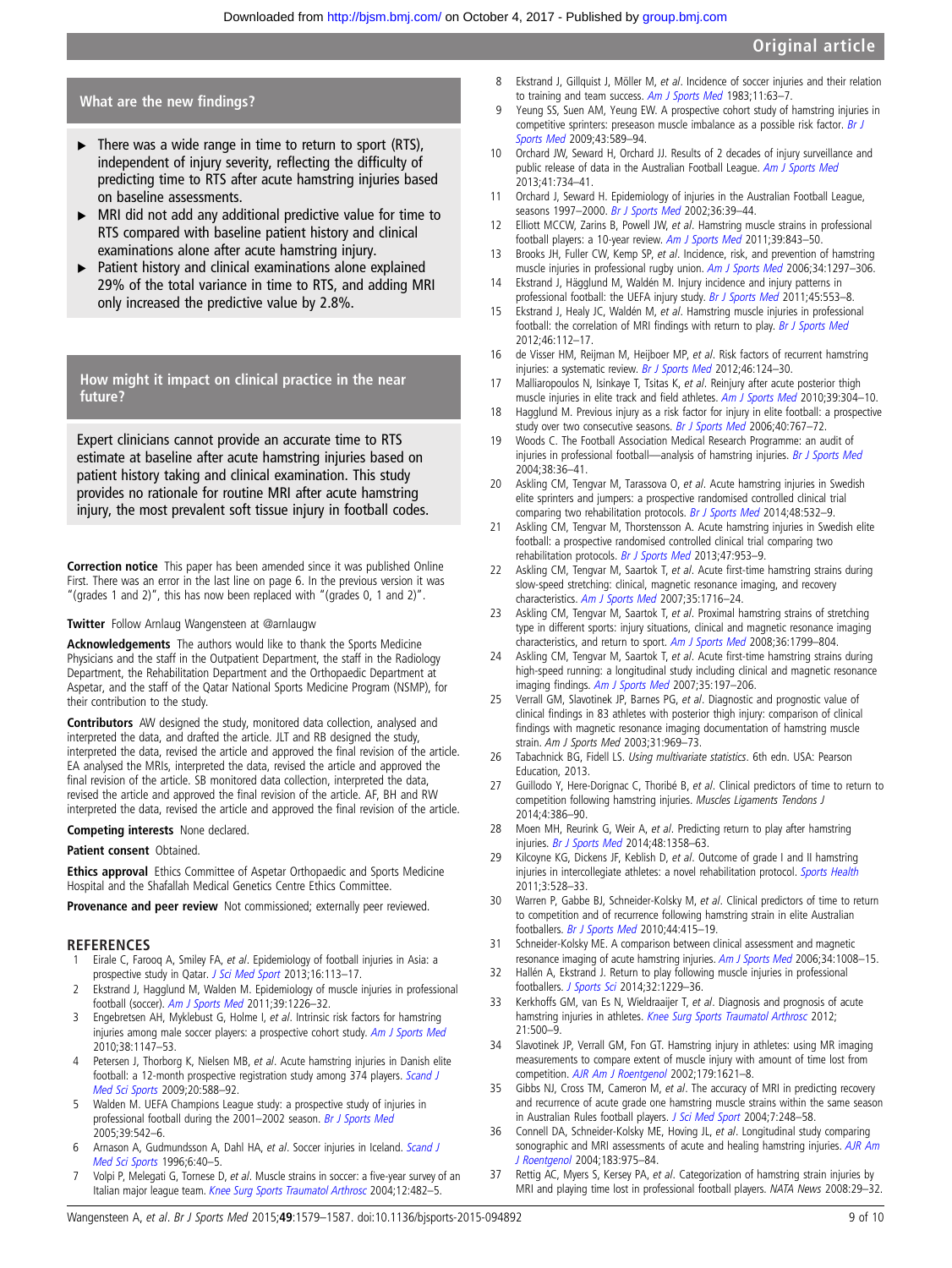- <span id="page-9-0"></span>38 Silder A. Clinical and morphological changes following 2 rehabilitation programs for acute hamstring strain injuries: a randomized clinical trial. [J Orthop Sports Phys Ther](http://dx.doi.org/10.2519/jospt.2013.4452) 2013;43:284–99.
- 39 Reurink G, Brilman EG, de Vos RJ, et al. Magnetic resonance imaging in acute hamstring injury: can we provide a return to play prognosis? [Sports Med](http://dx.doi.org/10.1007/s40279-014-0243-1) 2015;45:133–46.
- 40 Orchard J. What role for MRI in hamstring strains? An argument for a difference between recreational and professional athletes. [Br J Sports Med](http://dx.doi.org/10.1136/bjsports-2014-093900) 2014;48:1337-8.
- 41 Hamilton B, Tol JL, Almusa E, et al. Platelet-rich plasma does not enhance return to play in hamstring injuries: a randomised controlled trial. [Br J Sports Med](http://dx.doi.org/10.1136/bjsports-2015-094603) 2015;49:943–50.
- 42 Malliaropoulos N, Papacostas E, Kiritsi O, et al. Posterior thigh muscle injuries in elite track and field athletes. [Am J Sports Med](http://dx.doi.org/10.1177/0363546510366423) 2010;38:1813–19.
- 43 Kornberg C, Lew P. The effect of stretching neural structures on grade one hamstring injuries. [J Orthop Sports Phys Ther](http://dx.doi.org/10.2519/jospt.1989.10.12.481) 1989;10:481-7.
- 44 Speer KP, Lohnes J, Garrett WE. Radiographic imaging of muscle strain injury. [Am J](http://dx.doi.org/10.1177/036354659302100116) [Sports Med](http://dx.doi.org/10.1177/036354659302100116) 1993;21:89-95; discussion 96.
- 45 Hamilton B, Whiteley R, Almusa E, et al. Excellent reliability for MRI grading and prognostic parameters in acute hamstring injuries. [Br J Sports Med](http://dx.doi.org/10.1136/bjsports-2013-092564) 2014;48:1385–7.
- 46 Comin J, Malliaras P, Baquie P, et al. Return to competitive play after hamstring injuries involving disruption of the central tendon. [Am J Sports Med](http://dx.doi.org/10.1177/0363546512463679) 2012;41:111–15.
- 47 Peetrons P. Ultrasound of muscles. [Eur Radiol](http://dx.doi.org/10.1007/s00330-001-1164-6) 2002;12:35-43.
- 48 Tol JL, Hamilton B, Eirale C, et al. At return to play following hamstring injury the majority of professional football players have residual isokinetic deficits. [Br J Sports](http://dx.doi.org/10.1136/bjsports-2013-093016) [Med](http://dx.doi.org/10.1136/bjsports-2013-093016) 2014;48:1364–9.
- 49 Creighton DW, Shrier I, Shultz R, et al. Return-to-play in sport: a decision-based model. [Clin J Sport Med](http://dx.doi.org/10.1097/JSM.0b013e3181f3c0fe) 2010;20:379–85.
- 50 Crema MD, Yamada AF, Guermazi A, et al. Imaging techniques for muscle injury in sports medicine and clinical relevance. [Curr Rev Musculoskelet Med](http://dx.doi.org/10.1007/s12178-015-9260-4) 2015;8:154–61.
- 51 Froeling M, Oudeman J, Strijkers GJ, et al. Muscle changes detected with diffusion-tensor imaging after long-distance running. [Radiology](http://dx.doi.org/10.1148/radiol.14140702) 2015;274:548-62.
- 52 Hamilton B, Valle X, Rodas G, et al. Classification and grading of muscle injuries: a narrative review. [Br J Sports Med](http://dx.doi.org/10.1136/bjsports-2014-093551) 2015;49:306.
- 53 Pollock N, James SL, Lee JC, et al. British athletics muscle injury classification: a new grading system. [Br J Sports Med](http://dx.doi.org/10.1136/bjsports-2013-093302) 2014;48:1347-51.
- 54 Chan O, Del Buono A, Best TM, et al. Acute muscle strain injuries: a proposed new classification system. [Knee Surg Sports Traumatol Arthrosc](http://dx.doi.org/10.1007/s00167-012-2118-z) 2012;20: 2356–62.
- 55 Reurink G, Goudswaard GJ, Moen MH, et al. Platelet-rich plasma injections in acute muscle injury. [N Engl J Med](http://dx.doi.org/10.1056/NEJMc1402340) 2014;370:2546-7.
- 56 A Hamid MS, Mohamed Ali MR, Yusof A, et al. Platelet-rich plasma injections for the treatment of hamstring injuries: a randomized controlled trial. [Am J Sports Med](http://dx.doi.org/10.1177/0363546514541540) 2014;42:2410–18.
- 57 Sherry MA, Best TM. A comparison of 2 rehabilitation programs in the treatment of acute hamstring strains. [J Orthop Sports Phys Ther](http://dx.doi.org/10.2519/jospt.2004.34.3.116) 2004;34:116–25.